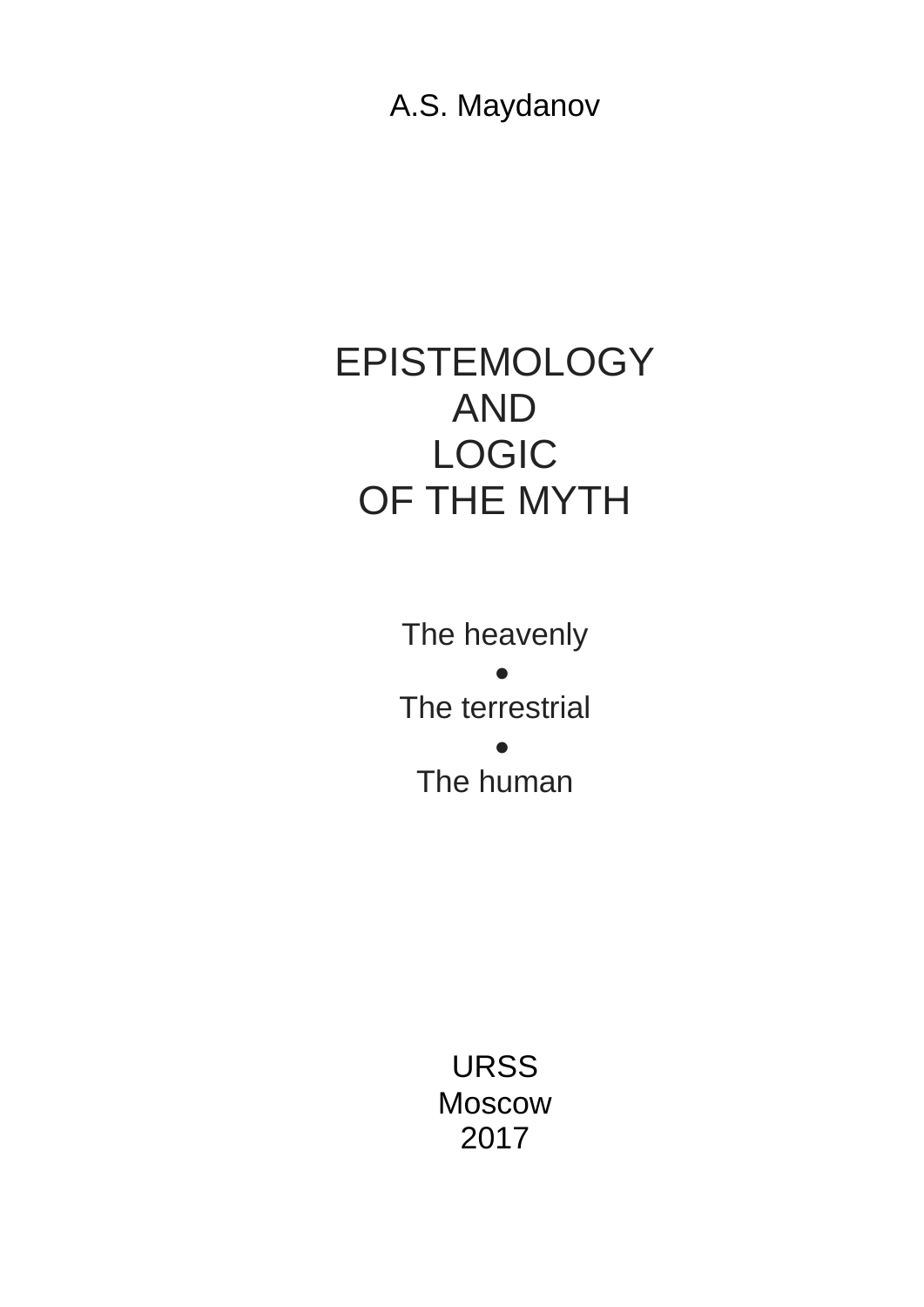#### **Abstract**

The book is devoted to the epistemological analysis of Vedic mythology, considered as a content system, in which the vision and understanding of the archaic man of the surrounding world and his being in it is displayed. The methods and means of this mapping are revealed. The problem of the originality of the relation "man-world" is solved at the stage of formation of the early forms of social consciousness. For this purpose, the specificity of the mentality of one of the great ancient peoples, the Indo-Aryans, is explored. Logically reconstructed created by them the image of the universe, describes ways to display in the myths of cosmic objects. The same analysis is carried out in relation to the picture of the earth's nature, to the understanding of the ancient arias of the Earth's place in the universe, the connections between the cosmos, the Earth and man. The creative nature of mythological thinking, its logic, dialectics and the paradoxical nature of this logic, the paradigmatic nature of thinking, methods and techniques by which the authors of the Vedas created a picture of the world are explored. A new interpretation of certain myths of the Vedas. This book done in this study allows us to present mythology as an important initial stage in a single global process of the formation and development of human consciousness and thinking.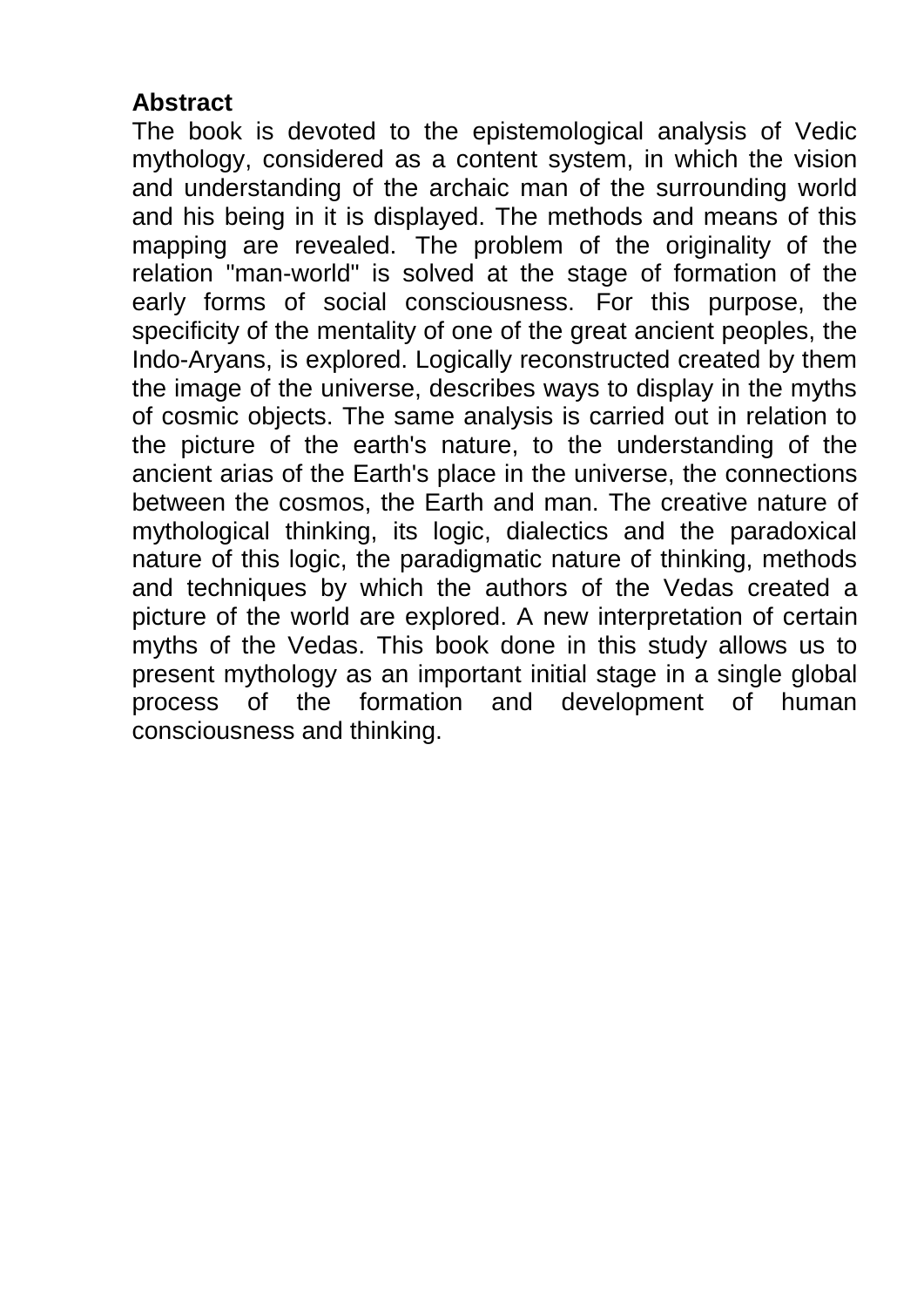**Content** 

# **INTRODUCTION.** EMBODIED SPIRIT OF ANCIENT PEOPLE **PART 1. RATIONAL AND IRRATIONAL IN MYTHOLOGY**

Chapter 1. The mentality of the archaic man

Chapter 2. Sources, methods and techniques mythmaking in the Vedas

Chapter 3. The unconscious as a source of myths: what are right and what is wrong with Freud and Jung

### **PART 2. THE LOGICAL AND THE GNOSEOLOGICAL IN MYTHS**

Chapter 1. The logic of mythological thinking

Chapter 2. Paradigms of mythmaking

Chapter 3. Meaning of words and the meaning of myths

Chapter 4. The meaning of metaphors in myths

## **PART 3. THE IMAGE OF THE UNIVERSE AND THE IMAGE OF THE EARTH IN VEDIC MYTHOLOGY**

Chapter 1. From the demiurge to the creating fire

Chapter 2. Structure of the Universe

Chapter 3. The dynamics of the world and its subjects

Chapter 4. The myth of the universal light and the family of planets

Chapter 5. The picture of earthly nature in Vedic mythology

Chapter 6. The gods of Ashvns and the problem of truth in mythology

#### **PART 4. ARYAS IN OPPOSITION WITH NATURAL AND SOCIAL ENVIRONMENT**

Chapter 1. Reality in the mythological and scientific vision, or the myth of the demon Vritra

Chapter 2. Ancient man before the challenge of nature, or the myth of the disappearance of the sun

Chapter 3. The myth of the demon Vala, or likening dissimilar phenomena